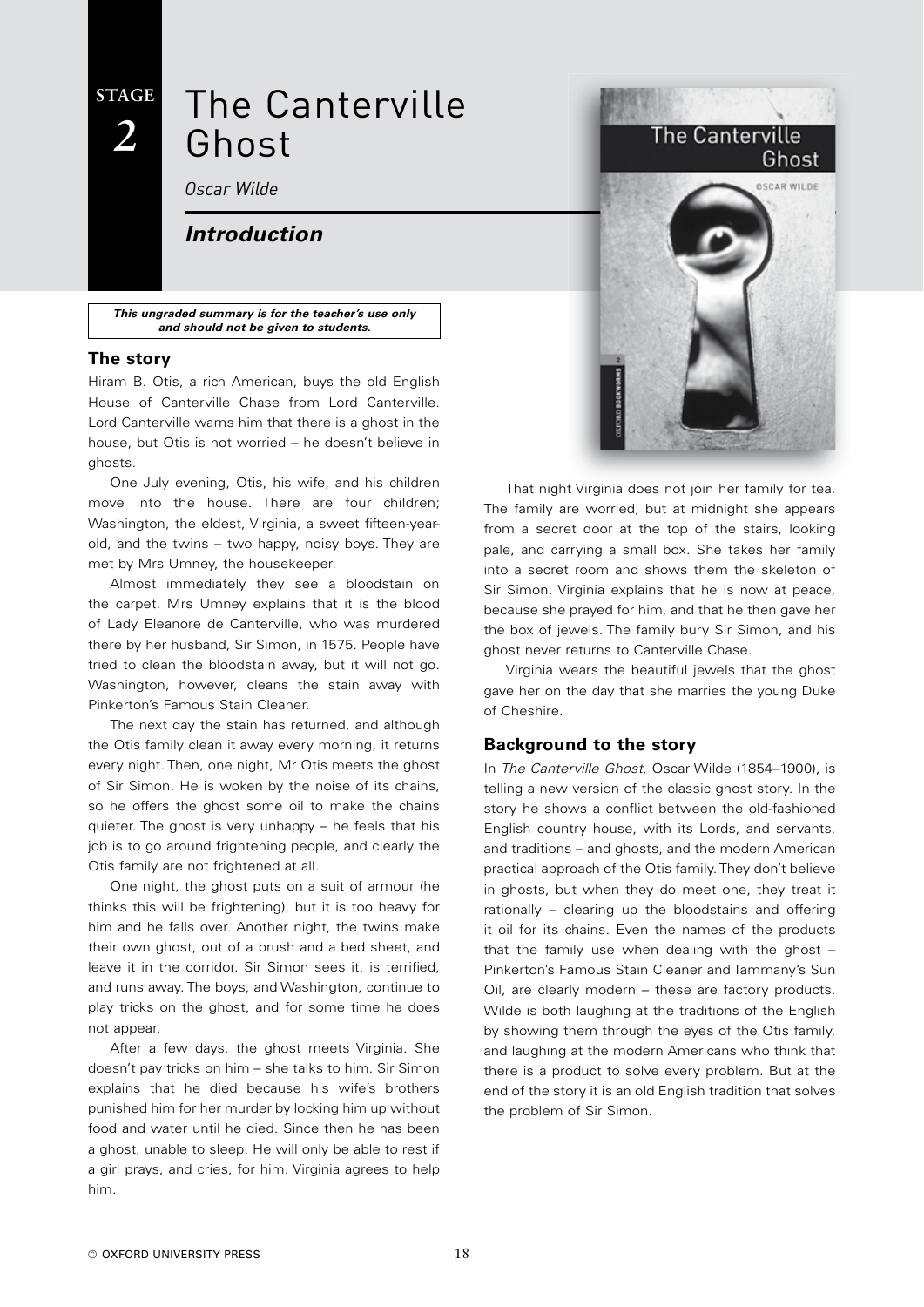## The Canterville Ghost

*Pre-reading activity*

*Crossword*

#### *Look at the clues and do the crossword.*

#### *Clues*

- **1** To fall down suddenly in a kind of sleep.
- **2** A very loud noise in the sky during a storm.
- **3** A dead person that living people think they can see.
- **4** Two children born from the same mother at the same time.
- **5** A stick of wax that gives light when it burns.
- **6** When something is not dirty it is . . .
- **7** A lot of metal rings joined together in a line.
- **8** A title of a man from an important family.
- **9** The bones of a whole person.
- **10** Cloth that is put around a dead body.
- **11** A plant with thin green leaves.
- **12** Very great fear.
- **13** A container for water, milk, etc.
- **14** A beautiful and expensive stone.
- **15** Very bad.
- **16** A liquid used to make machines work quietly and smoothly.

#### *The answers are these words:*

skeleton, jug, thunder, candle, terror, twins, shroud, grass, ghost, jewel, faint, oil, clean, lord, horrible, chain.

#### *To the teacher*

**Aim:** To familiarize students with the vocabulary and context of the story

#### **Time:** 15–20 minutes

**Organization:** Give one copy of the worksheet to each student or each group of students. Ask the students to complete the crossword. To make the activity easier give them the words listed in The answers are these words, or to make it more

difficult, omit these words. When the students have finished, ask them to think about what sort of story might include this vocabulary.

**Key:** 1 faint, 2 thunder, 3 ghost, 4 twins, 5 candle, 6 clean, 7 chain, 8 lord, 9 skeleton, 10 shroud, 11 grass, 12 terror, 13 jug, 14 jewel, 15 horrible, 16 oil

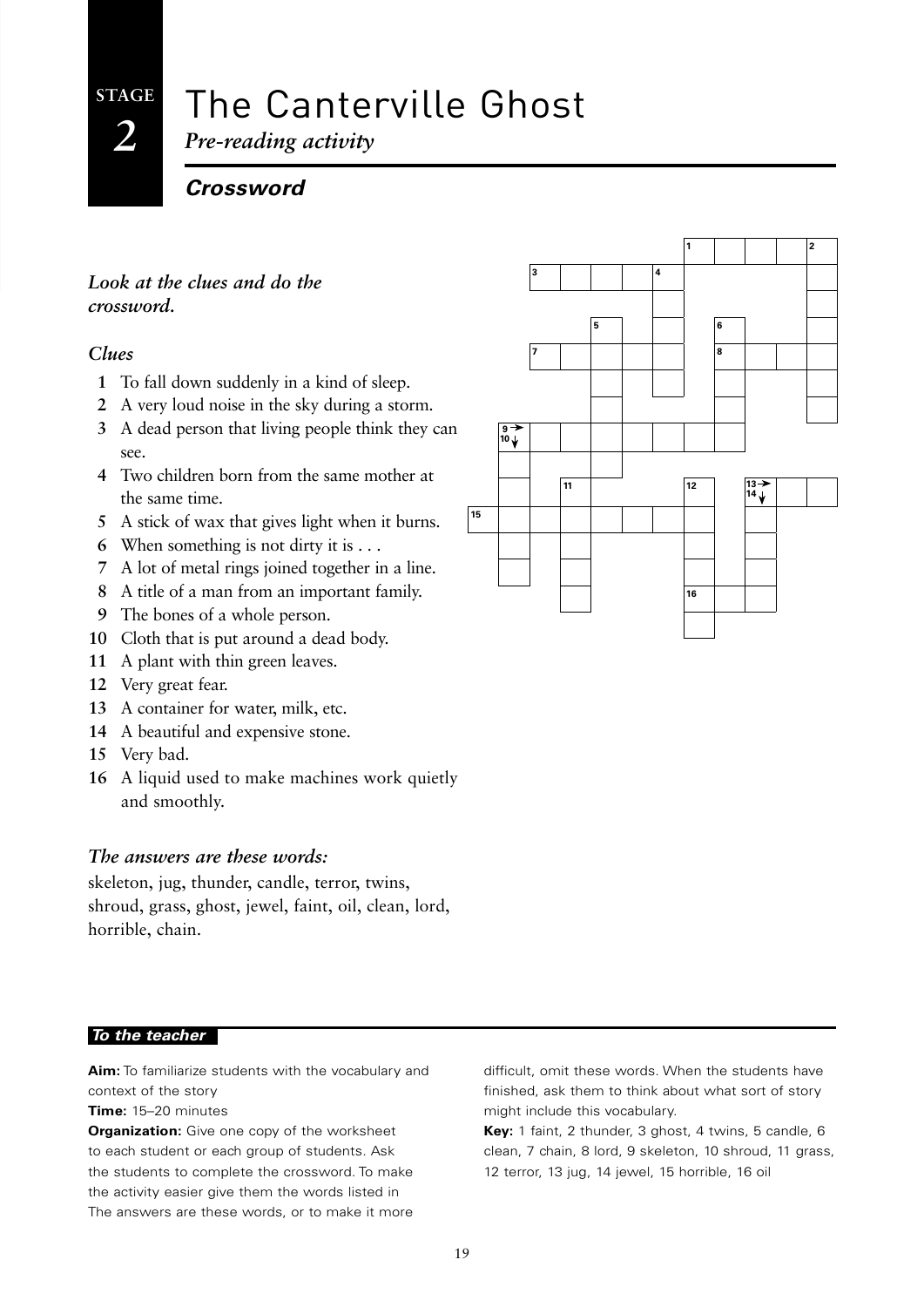**STAGE** *2*

# The Canterville Ghost

*While reading activity*

*What next?*

*Who is going to do which of these things in the next chapters? Join the names to the things which happen.*



#### *To the teacher*

**Where:** At the end of Chapter 2 **Aim:** To give the students the opportunity to predict where the story is going **Time:** 15–20 minutes **Organization:** Give each student, or group of

students a copy of the worksheet. Tell them that they must link the names with one or more of the sentences next to them. Any name can be joined to any sentence. The students can also write in their own ideas for sentences m and n.